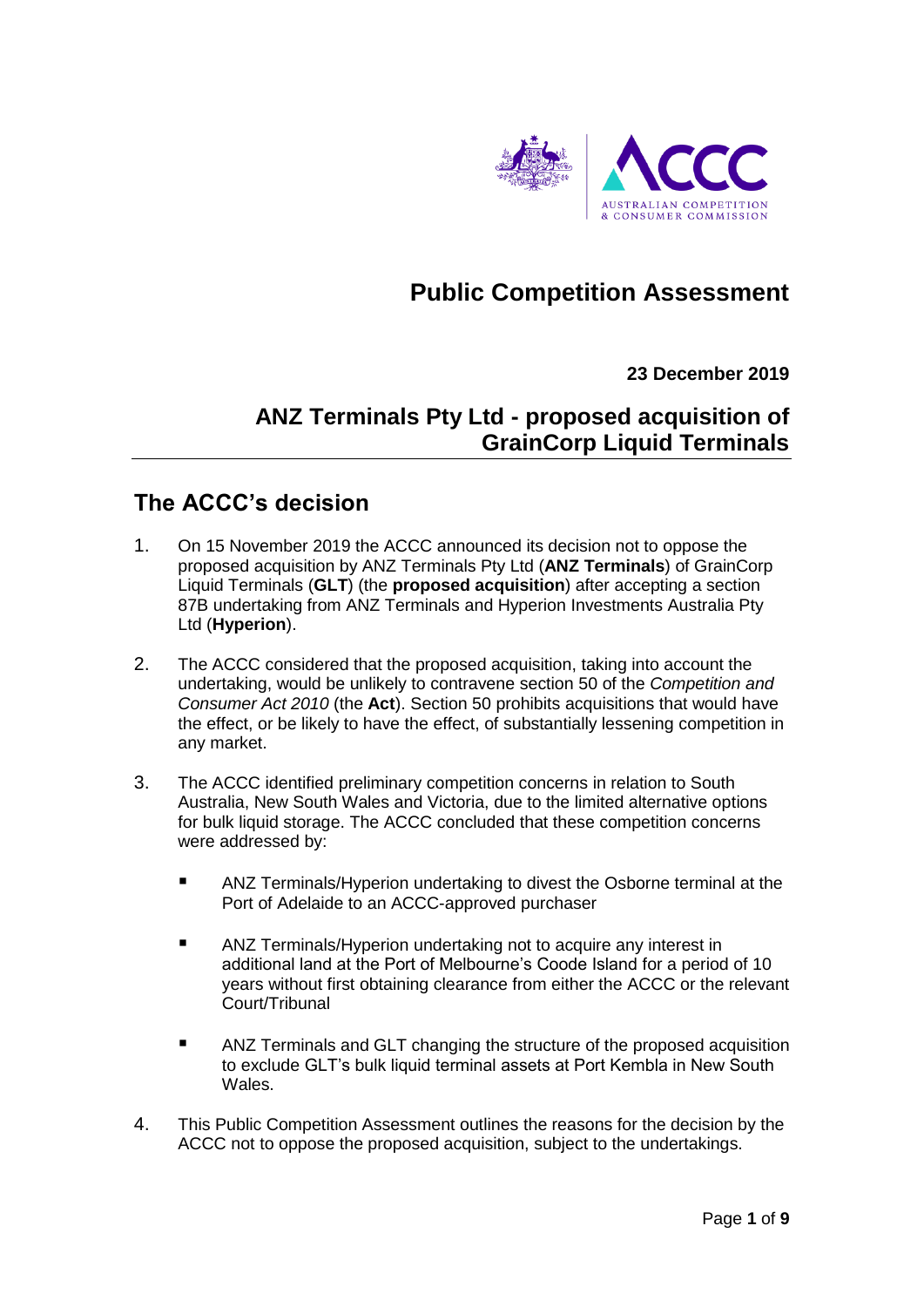- 5. Please note that this and other public competition assessments are subject to the following qualifications:
	- The ACCC considers each transaction on a case-by-case basis and so the analysis and decision outlined in one assessment will not necessarily reflect the ACCC's view of another transaction, even where that other transaction may involve the same or a related market.
	- As assessments are brief and do not refer to confidential information provided by the parties or other market participants, assessments do not necessarily set out all of the issues and information considered by the ACCC, nor all of the analysis and reasons of the ACCC.

## **The parties and the transaction**

The acquirer: ANZ Terminals Pty Ltd

- 6. ANZ Terminals is a wholly owned subsidiary of Helios Investments Australia Pty Ltd, which is a wholly owned subsidiary of Hyperion.
- 7. ANZ Terminals provides bulk liquid storage services specialising in the storage and handling of bulk liquid edible oils and fats, petroleum products and industrial chemicals for third party customers.
- 8. ANZ Terminals operates five terminals across Australia at Port Botany in New South Wales, Geelong and Port of Melbourne in Victoria, and Pelican Point and Osborne in South Australia.

The target: GrainCorp Liquid Terminals

- 9. GrainCorp Liquid Terminals is a wholly owned subsidiary of GrainCorp Commodity Management (Holdings) Pty Ltd, a wholly owned subsidiary of GrainCorp Limited (**GNC**). The business of GLT includes activities across the edible oils and fats supply chain. GLT stores and handles the bulk liquid requirements for GNC, as well as providing these services to third party customers for edible oils and fats, petroleum products and industrial chemicals.
- 10. GLT operates eight terminals across Australia, including Port Kembla in New South Wales, Port of Melbourne and North Laverton in Victoria, two terminals at Pinkenba in Queensland, Largs Bay in Adelaide, Devonport in Tasmania and Fremantle in Western Australia. The North Laverton terminal is GLT's only facility located inland.

### The transaction

- 11. Pursuant to an agreement entered into on 4 March 2019, ANZ Terminals agreed to purchase GLT's business in Australia. This initially included all eight of GLT's terminals at Port Kembla, Port of Melbourne, North Laverton, Pinkenba, Largs Bay, Devonport and Fremantle.
- 12. However, during the ACCC's review, ANZ Terminals and GLT revised the transaction to exclude GLT's terminal at Port Kembla, which would instead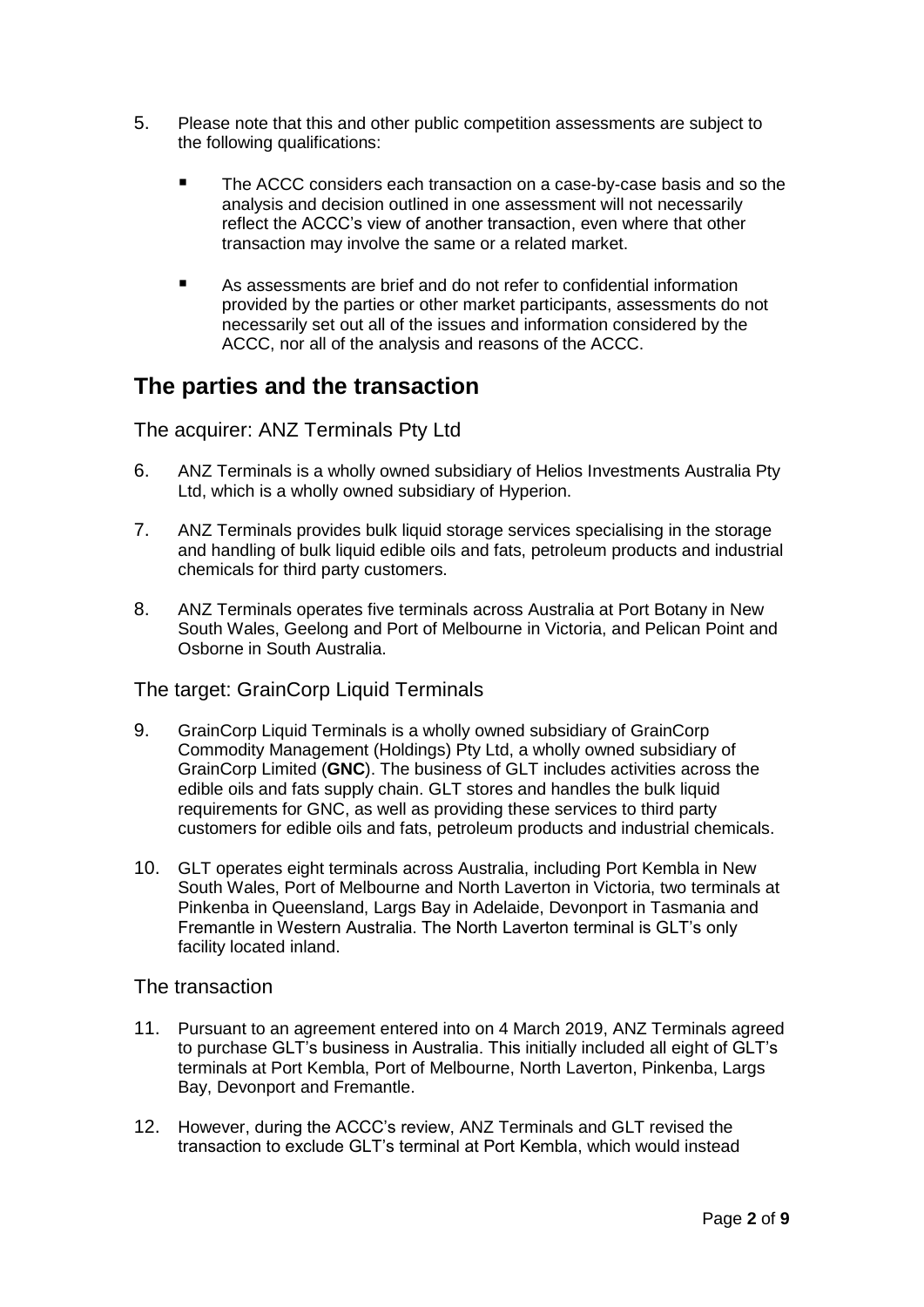transfer to GNC's business. The Port Kembla terminal is not therefore part of the proposed acquisition the subject of the ACCC's review.

13. As part of the proposed acquisition, GNC will enter into a Long-Term Storage Agreement (**LTSA**) with ANZ Terminals under which GNC will be able to obtain liquid storage and ancillary services from ANZ Terminals.

## **Review timeline**

14. The following table outlines the timeline of key events for the ACCC in this matter.

| <b>Date</b>         | <b>Event</b>                                                                                                                                          |
|---------------------|-------------------------------------------------------------------------------------------------------------------------------------------------------|
| 9 May 2019          | ACCC commenced review under the Merger Process Guidelines.                                                                                            |
| 25 July 2019        | ACCC published a Statement of Issues outlining preliminary<br>competition concerns                                                                    |
| 24 October<br>2019  | Former proposed date for announcement of ACCC's decision of<br>31/10/2019 delayed to allow the ACCC further time to consider<br>information received. |
| 15 November<br>2019 | ACCC decision not to oppose the proposed acquisition, subject to a<br>section 87B undertaking.                                                        |

15. The total elapsed time from start to finish was 6 months. The total period net of time taken by the parties to submit information or documents was 107 business days.

### **Market inquiries**

16. The ACCC conducted market inquiries with a range of industry participants, including competitors, customers and other interested parties. Submissions were sought in relation to the substantive competition issues and proposed undertaking.

## **Statement of Issues**

17. On 25 July 2019 the ACCC published a Statement of Issues (**SOI**) on the proposed acquisition identifying a number of competition issues. In the SOI the ACCC stated its preliminary view that the proposed acquisition would be likely to substantially reduce competition by increasing ANZ Terminals' ability to raise prices and or decrease service levels, due to the reduction in competitors in an already concentrated market.

# **Industry background**

18. Port-side bulk liquid storage providers offer intermediate storage and handling services for bulk liquid storage and then facilitate the export of bulk liquids or the redistribution of the imported bulk liquids for end use (See Figure 1).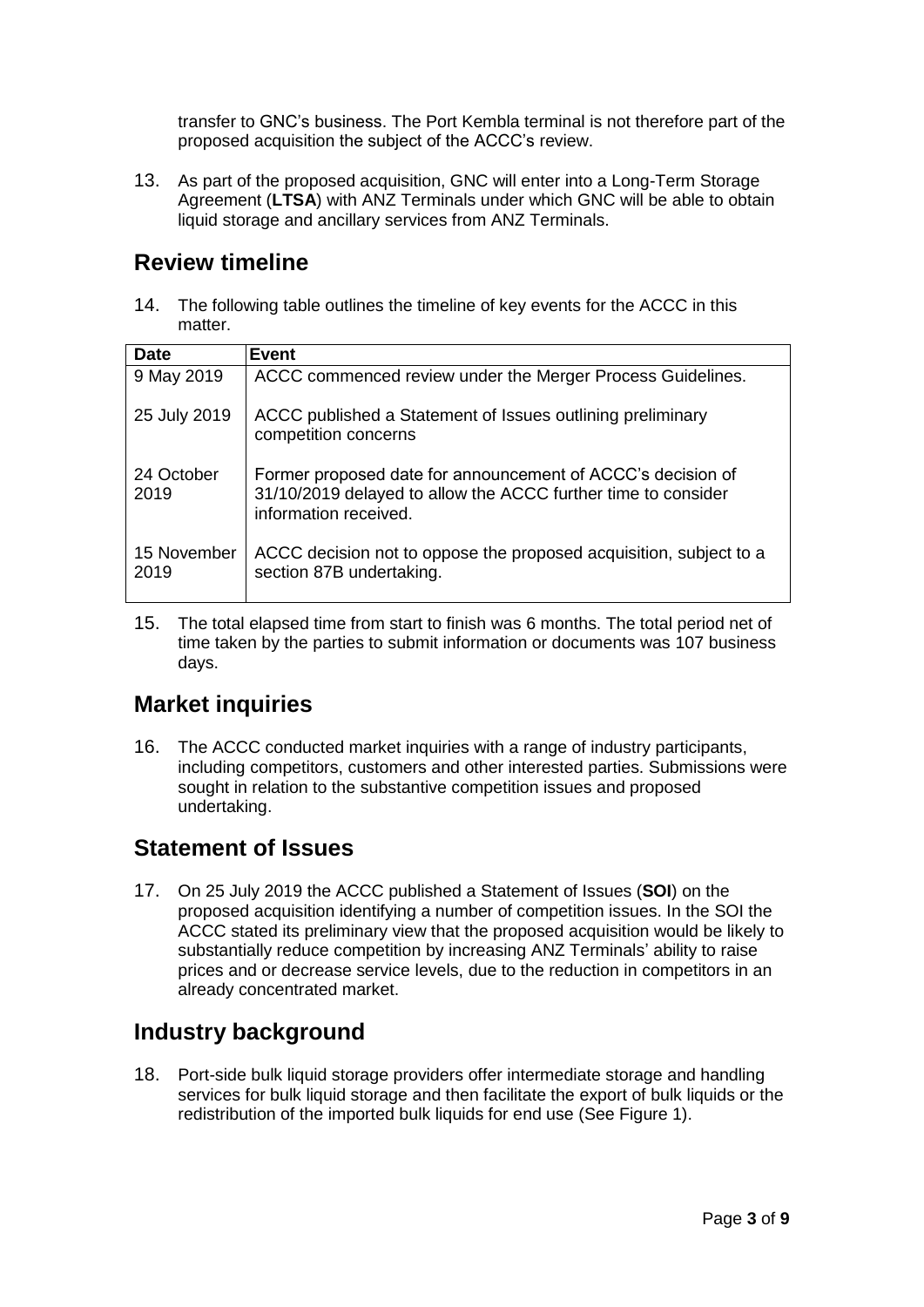19. Figure 1: Port-side bulk liquids supply chain



**BULK LIQUIDS LOGISTICS AND STORAGE PROCESS** 

- 20. ANZ Terminals and GLT are major port-side bulk liquid storage providers with a presence at ports across Australia. They predominantly overlap in the provision of storage of the following bulk liquids:
	- $\blacksquare$  Edible oils
	- Tallow and fats
	- Non-flammable industrial chemicals
	- **Base oils.**
- 21. In addition to storing and handling bulk liquids, storage providers may provide ancillary services. Such services include product blending, product bleaching, heating, drumming, nitrogen sparging and blanketing, and waste disposal.
- 22. Bulk liquid storage fees are negotiated confidentially between the customer and the storage provider and depend on a range of factors including the location, the type and volume of liquid(s) being stored, as well as the alternative storage options available to each customer.

#### Other industry participants

- 23. Stolt Nielsen, through its Stolthaven (**Stolt**) unit, provides storage and distribution solutions mainly for chemicals and petroleum products. Stolt has port-side bulk liquid storage facilities located at the Port of Melbourne in Victoria, Port Alma and Bundaberg in Queensland and Newcastle in New South Wales. Stolt's terminal in Bundaberg is not operational.
- 24. Stolt overlaps with ANZ Terminals and GLT in the provision of various types of bulk liquids at the Port of Melbourne.
- 25. Anchor Tank has a port-side bulk liquid storage terminal at the Port of Melbourne and an inland bulk liquid storage facility in Braybrook, in Victoria. Anchor Tank predominantly stores tallow and fats.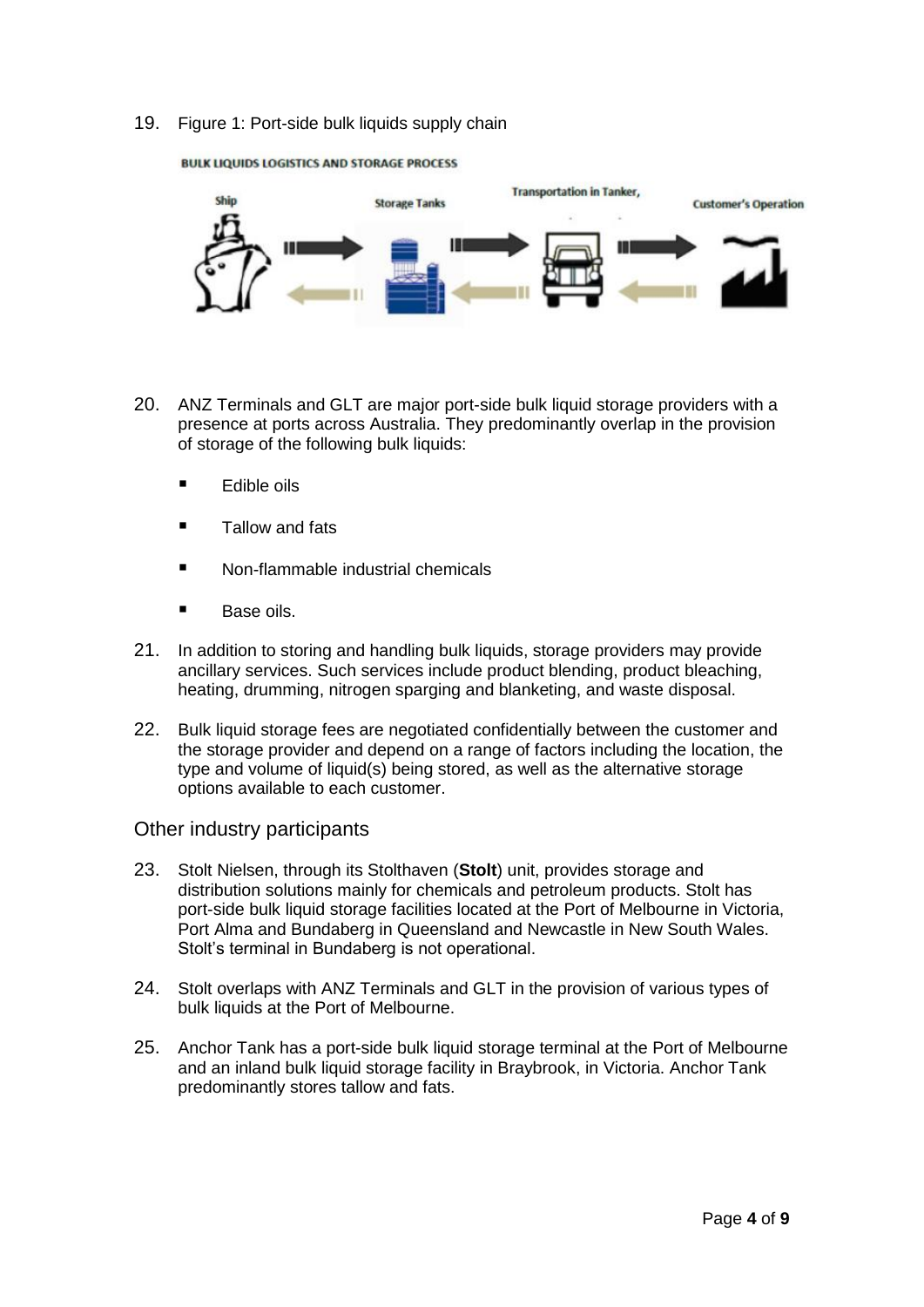## **Market definition**

26. The ACCC's starting point for defining relevant markets to assess the competitive effects of the proposed acquisition involves identifying the products actually or potentially supplied by the parties to the acquisition. The ACCC then considers what other products constitute sufficiently close substitutes to provide a significant source of competitive constraint.

### Geographic market

- 27. The locations in which the parties' operations overlapped in the supply of portside bulk liquid storage were:
	- the Port of Melbourne, where the relevant competitors are ANZ Terminals, GLT, Stolt and Anchor Tank
	- the Port of Adelaide, where the relevant competitors are ANZ Terminals and GLT, and
	- Port Kembla / Port Botany, where the relevant competitors are GLT and ANZ Terminals.
- 28. The ACCC considered that the strength of competition between port-side bulk liquid storage providers is influenced by the distance it is financially viable for end users to transport the relevant liquid over land. Although the degree of substitutability will vary depending on the specific customer, the ACCC noted that the additional cost of transporting liquids longer distances over land is high relative to port-side bulk liquid storage costs. The ACCC therefore considered that many customers, if faced with a 5-10 per cent price increase in storage costs, would be unlikely to switch their storage requirements to a different state, for example. Therefore, the ACCC considered that competition is closest between providers of storage at the same port, or, in the case of New South Wales, between providers at ports that are close to each other.

### Product market

29. The ACCC considered that bulk liquid storage tanks were typically built for the purpose of storing a particular type of liquid and that the closeness of competition between storage providers may be influenced by the specifications of the tanks they have and the types of liquids they store. Tanks have particular characteristics and requirements for storing particular types of liquids. For instance, fuel tends to be stored in very large tanks due to its high throughput, hazardous chemicals require particular tank linings and fire suppression systems for safety, and some edible oils and fats require heating to keep them liquid. Despite these differences, the ACCC considered that there is some supply-side substitutability between tanks designed for different types of liquids, albeit with some asymmetries. Whilst tanks are designed to store particular liquids, storage providers can and do store some other types of liquids in these purpose built tanks if there is spare capacity. The ACCC took these asymmetries into consideration during its review, particularly because some customers identified concerns that certain competitors may not be able or willing to store a particular type of liquid.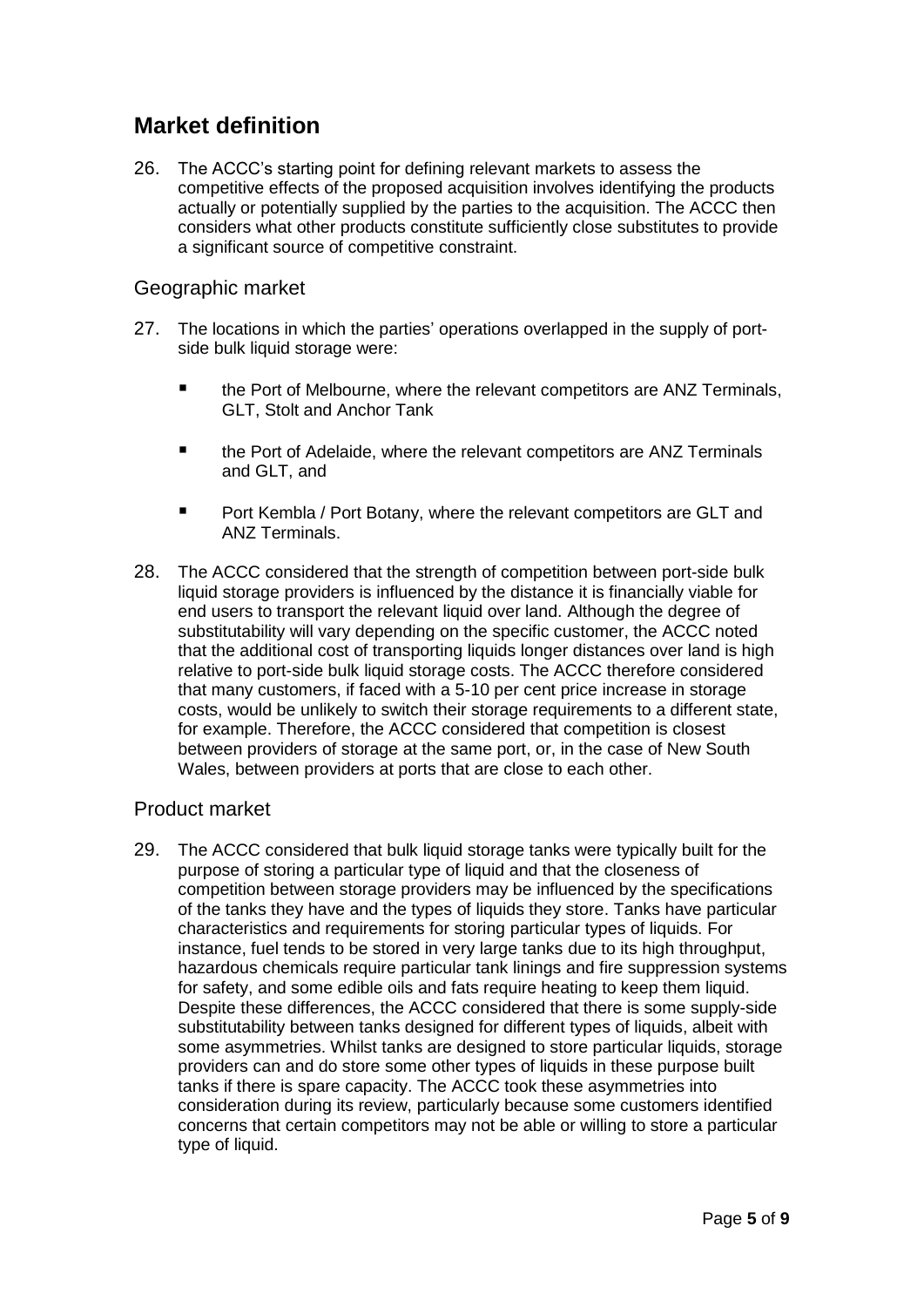- 30. The ACCC also considered the extent to which alternative forms of storage such as ISO-tanks, flexi-bags or other containerised forms are substitutable for bulk liquid storage tanks.
- 31. The ACCC considered that these alternative forms of storage are generally significantly more expensive per tonne of liquid stored for large volumes. In addition to increased storage cost, alternative storage in this manner may also require significant changes to a customer's logistics supply chain, which may involve further costs depending on the products being transported and the customers' volume requirements. For these reasons, the ACCC considered that these alternative forms of storage were unlikely to closely constrain the pricing of bulk liquid storage for products imported in large volumes.
- 32. The ACCC also considered whether inland bulk liquid storage was a close substitute for port-side bulk liquid storage. The ACCC considered that inland storage required the customer to either bypass port-side storage by using ISOtanks or other containers, or to use port-side bulk liquid storage before or after transporting to the inland facility. As noted above, customers typically face challenges switching to containerised storage. Using both the inland facility and port-side facility requires double handling of the liquid, increasing costs. Therefore, it is unlikely that inland storage could closely constrain a price increase from port-side providers.
- 33. Accordingly, the ACCC considered that the market was for port-side bulk liquid storage. However, as noted above, within this market the closeness of competition between storage providers may be influenced by the specifications of the tanks they have and the types of liquids they store.

## **Competition analysis**

Competition issues at Port of Melbourne

- 34. At the Port of Melbourne, ANZ Terminals and GLT are the two largest providers of port-side bulk liquid storage in terms of capacity. ANZ Terminals and GLT are both located on Coode Island at the Port of Melbourne and overlap in the provision of storage for base oils and edible oils and fats. The other two key competitors are Stolt and Anchor Tank, also located on Coode Island.
- 35. To consider the impact of the proposed acquisition on competition at the Port of Melbourne the ACCC closely considered a range of information, including: information from market participants; the internal documents from the parties; and records of customer switching. The ACCC considered that even with four port-side bulk liquid storage providers located next to each other on Coode Island, there appears to have been very limited switching between providers. Typically, customers appear to enter long-term contracts for the supply of storage, and in some cases these contracts underwrite the building of tanks. This creates a dynamic by which:
	- most storage capacity is built for a particular purpose and most facilities operate at almost full capacity
	- both customers and providers of storage appear to preference renewing their existing storage agreements, over changing storage providers.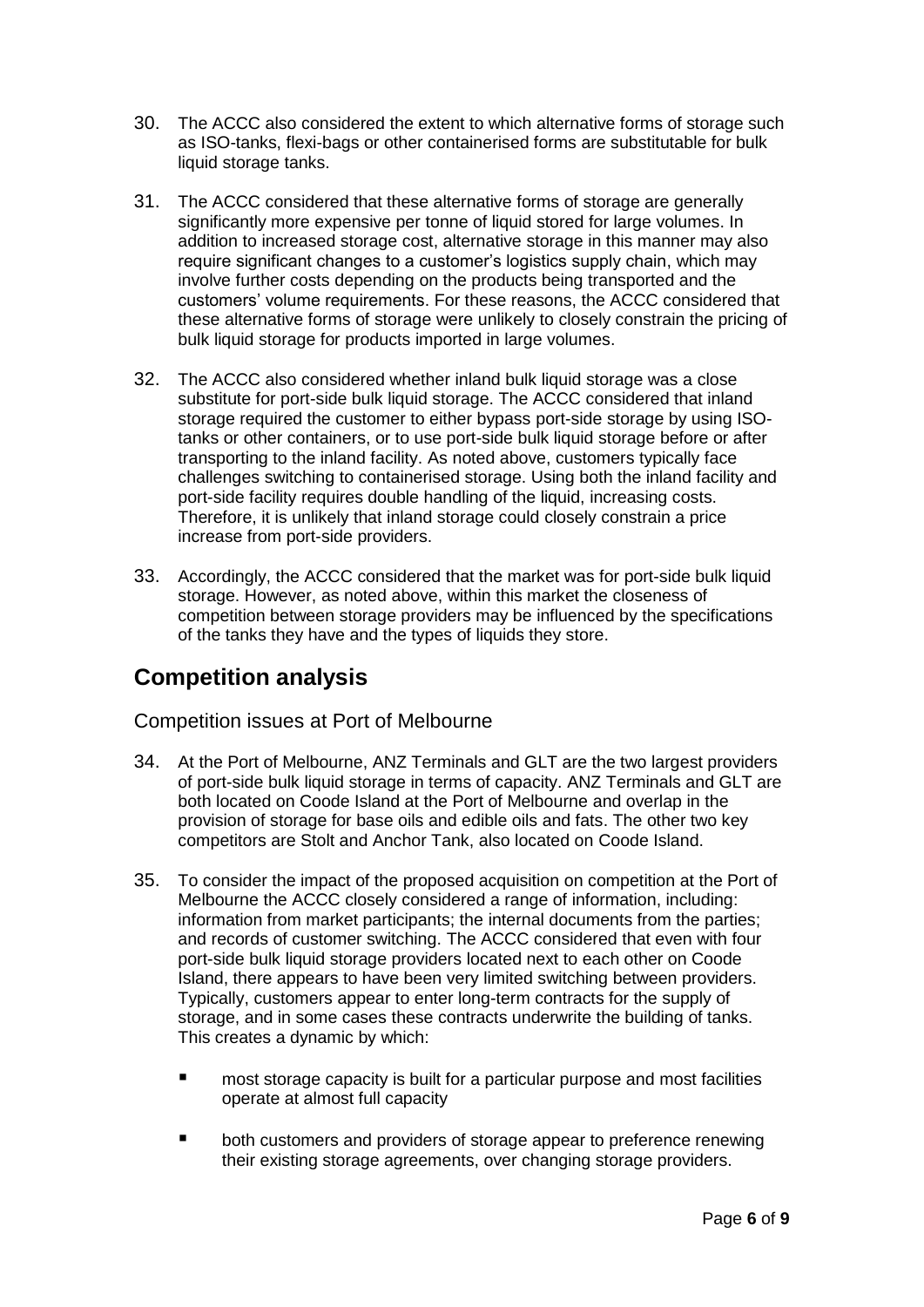- 36. The ACCC considered that the potential for expansion of competitors and the threat that a customer would leave its existing provider and have new tanks built by an alternative provider is a key driver to competition. Consequently, the ACCC concluded that vacant land and the ability by an existing storage provider to expand was a significant competitive constraint on ANZ Terminals and GLT.
- 37. Anchor Tank and Stolt Nielsen currently hold the most significant parcels of vacant land remaining on Coode Island. The ACCC also noted that Anchor Tank is currently undertaking an expansion project on some of its land.
- 38. In addition, even though ANZ Terminals would significantly increase the number of its tanks on Coode Island by acquiring GLT, a large number of these tanks are, and have historically been, contracted to GNC's edible oil business. The ACCC considered that these tanks are likely to remain occupied by GNC's edible oil business for a significant amount of time and are unlikely to be available to third party customers in the foreseeable future.
- 39. ANZ terminals/Hyperion has given a court enforceable undertaking pursuant to section 87B of the Act, that they will not acquire any interest in additional parcels of land on Coode Island in the next 10 years, without first obtaining relevant clearance (competition clearance by the ACCC, Australian Competition Tribunal or Federal Court). Given the ACCC considered that the remaining vacant areas of land are important to the competitive dynamic of this market, the ACCC reached the conclusion that, taking into account the undertaking, there was unlikely to be a substantial lessening of competition in the market for the supply of port-side bulk liquid storage at the Port of Melbourne.

### Competition issues at the Port of Adelaide in South Australia

- 40. In South Australia ANZ Terminals and GLT are the only independent providers of port-side bulk liquid storage and overlap in the provision of storage for nonflammable chemicals and tallow. ANZ Terminals currently operates a bulk fuel terminal at Pelican Point and a separate bulk liquid storage terminal at Osborne. GLT currently operates a bulk liquid storage terminal at Largs Bay. There are no other non-vertically integrated providers of bulk liquid storage in South Australia.
- 41. At the commencement of the ACCC's public review, ANZ Terminals and Hyperion proffered a proposed undertaking pursuant to section 87B of the Act to divest the Osborne terminal.
- 42. During its review, the ACCC considered both the need for any undertaking and the potential for the undertaking to remedy any potential competition concerns.
- 43. In relation to the Port of Adelaide, the ACCC noted that, despite the presence of available land, it was unlikely there would be a significant threat of new entry to constrain a combined ANZ Terminals/GLT post-acquisition. Unlike at the Port of Melbourne, there is no alternative provider such as Stolt or Anchor Tank present in South Australia. Any potential expansion of capacity would require a new entrant to develop all of the base infrastructure required to supply bulk liquid storage, rather than just the incremental cost of new tanks.
- 44. Accordingly, the ACCC determined that an undertaking to divest assets was required. Despite the Osborne terminal being small, the ACCC considered the divestment was sufficient to remedy the competition concerns. The ACCC also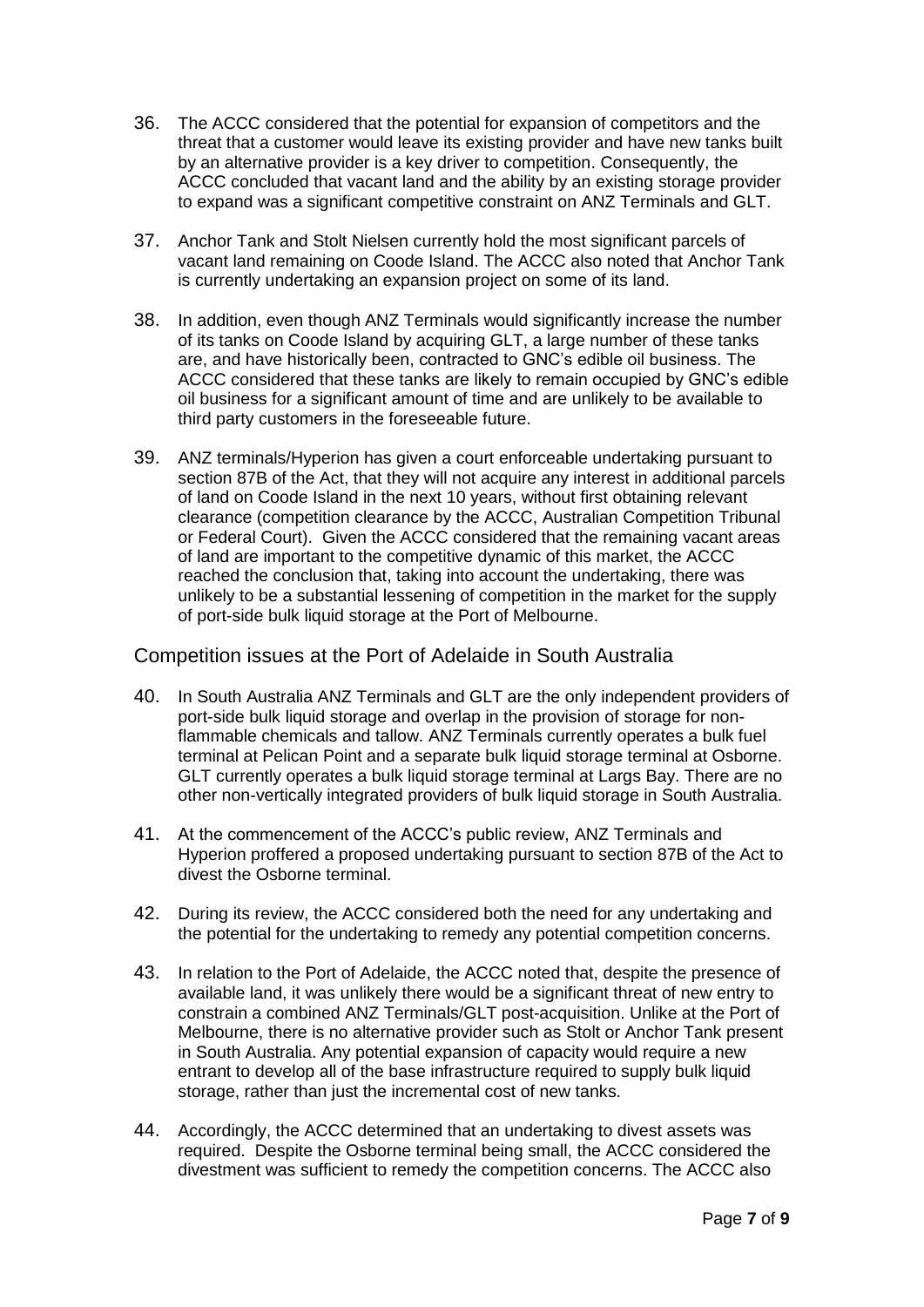tested with market participants whether or not the Osborne terminal would be viable as a stand-alone business. On the basis of information from market participants the ACCC was satisfied that the Osborne terminal would be viable as a stand-alone business.

### The Competition issues in Port Kembla / Port Botany

- 45. In New South Wales ANZ Terminals and GLT overlap in the supply of port-side bulk liquid storage of base oils and are the only two providers with bulk liquid tanks set up for this purpose. ANZ Terminals operates a terminal at Port Botany, while GLT operates out of Port Kembla. There are two other bulk liquid storage providers in New South Wales, Vopak in Port Botany and Stolt at Port of Newcastle. However, neither of these providers currently store base oils, nor do they have tanks suitable for storing base oils.
- 46. The ACCC noted that base oil customers viewed ANZ Terminals and GLT as the only two storage options in New South Wales. Customers have used the competitive tension between ANZ Terminals and GLT in contract negotiations.
- 47. The ACCC took into account spare land available at GLT's Port Kembla facility and considered the likelihood that the combined ANZ Terminals and GLT could be constrained by other bulk liquid storage providers in NSW, in particular Stolt and Vopak.
- 48. The ACCC noted that although Vopak has provided storage for base oils in the past, it no longer does so. The ACCC took into account that Vopak's current storage facilities in Port Botany are purpose built for fuels, and that the tanks are too large to economically store base oils. The ACCC concluded that Vopak was unlikely to provide an effective constraint on the combined ANZ Terminals and GLT post-acquisition.
- 49. The ACCC noted that Stolt is currently storing fuel products at the Port of Newcastle, but that its tanks are generally too large to store base oils. Furthermore, the ACCC considered that the distance and location of Stolt at the Port of Newcastle relative to Sydney made it a less attractive terminal to many customers in Sydney and Port Kembla. Therefore, bulk liquid storage at the Port of Newcastle was unlikely to place a strong constraint on the combined ANZ Terminals / GLT for many customers post-acquisition.
- 50. The ACCC raised concerns in the SOI that ANZ Terminals and GLT were most likely the closest competitors for the provision of bulk liquid storage for base oils in New South Wales, and that other alternatives were unlikely to provide a strong constraint.
- 51. During the ACCC's review, ANZ Terminals and GLT revised the proposed acquisition to remove GLT's Port Kembla terminal from the acquisition, instead transferring the Port Kembla asset to GNC.
- 52. The ACCC accordingly considered whether the exclusion of Port Kembla addressed its concerns in respect of competition in NSW. The ACCC concluded that Port Kembla would continue to be operated by experienced staff with the support from GNC's broader overseas bulk liquid storage business. It would continue to have access to the capital and financial assistance required from GNC and the incentives to compete vigorously in New South Wales.